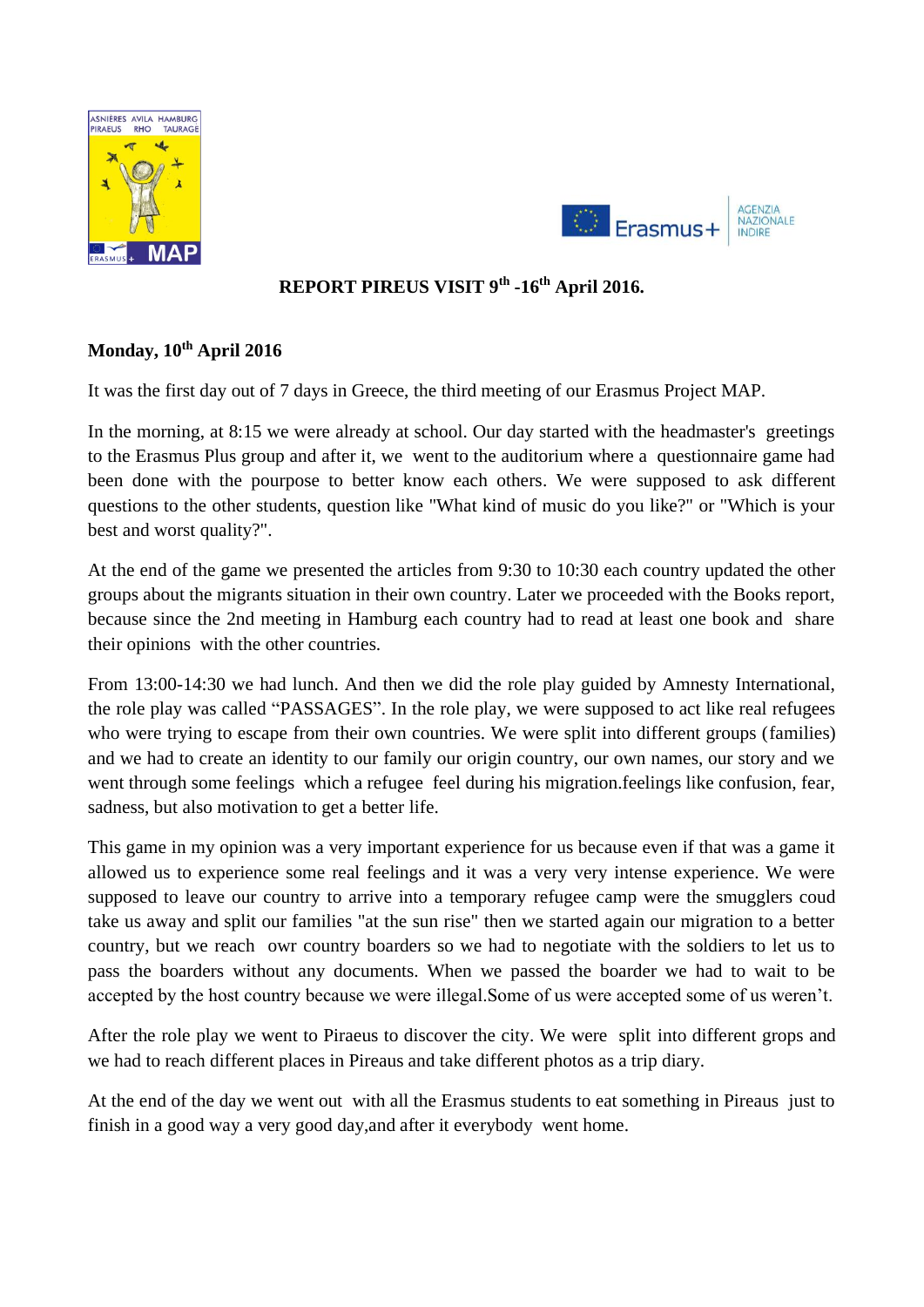#### **Tuesday 11st April 2016**

The third day, Tuesday 11<sup>st</sup> April 2016, in Greece was a tiring one. In the morning we worked in different workshops: the role-play one, the photo exhibition one and the professions one. In the first workshops there were two groups and they had to understand the different passages an asylum seeker goes trough and make a role play game for the others, in the second one, the group had to make a poster with the photos every nation had brought about migration waves in the past, in the third one, students discussed about the interview every country had made back in their own country and made a presentation.

After the workshops, we all departed with a coach to the Acropolis. When we arrived at the slope of the Acropolis, we had a quick lunch and then we walked till the peak and we saw the Parthenon and the Old Temple of Athena. Afterwards we visited the Acropolis Museum with a guide and then Monastirakii.

After the visit, we had free-time: we spent the rest of the day in the centre of Athens, in pubs and in restaurants. At the end of the day, we got back to Piraeus by underground and bus.

The Parthenon in the Acropolis.

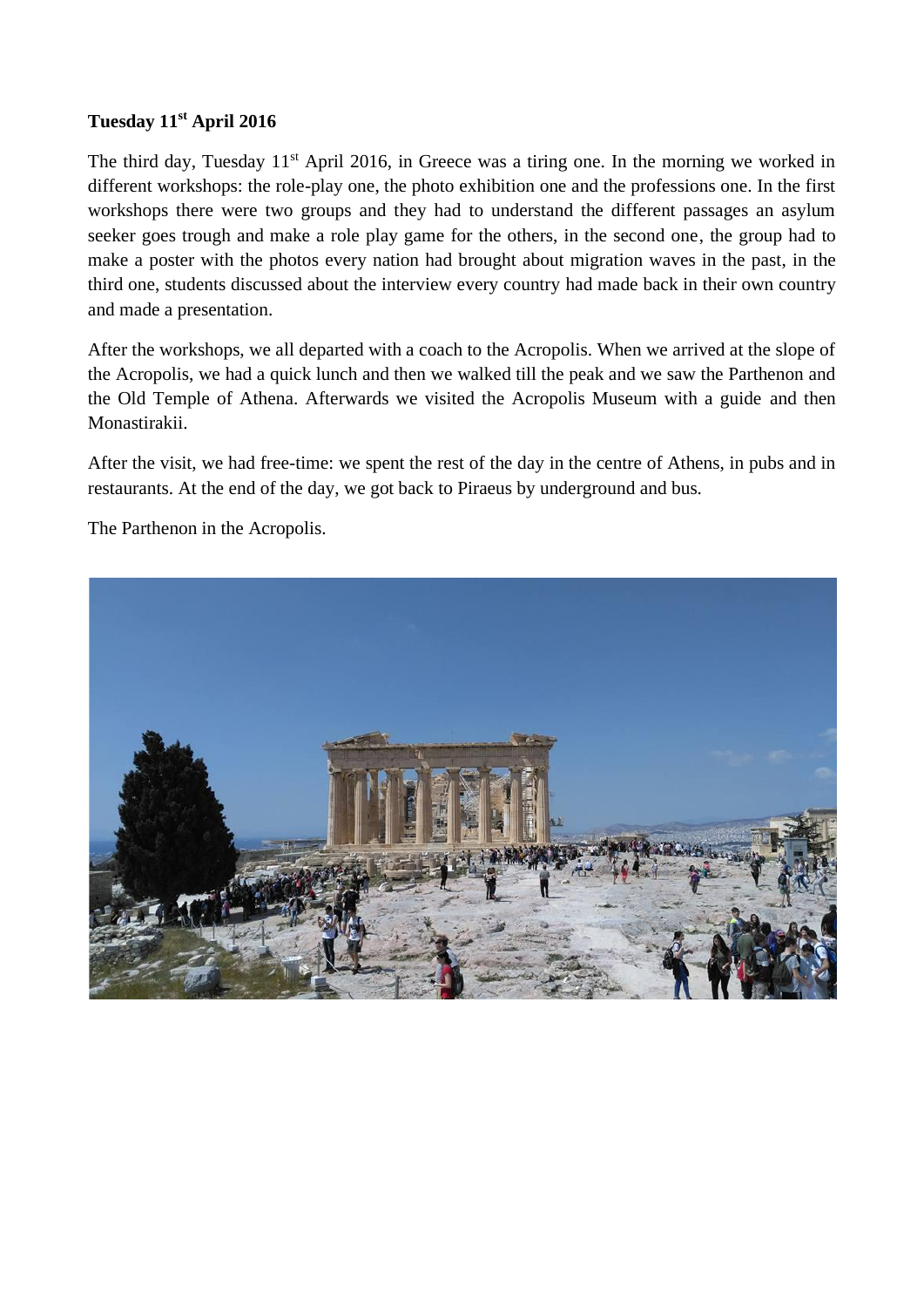

Greek, French, Lithuanian and Italian guys in front of the Greek Parliament in Athens.

## **Wednesday 12nd April**

On Wednesday morning we split into the workshop's groups. Me and the other students in my team tried to find a "theatrical" way to present the interviews we did with a pilot (from Italy) and a doctor (from France). We came up with the idea of taking a "second level" interview, asking questions to the interviewers. Kids from each nation then exposed their research about how life changes for an immigrant that comes to their country (for example we talked about how two immigrants found their jobs in Italy and if they had been able to do what they studied for).

Other students worked on a big poster with the photographs of the migration at the beginning of the 20th century.

They drew the map of Europe at the bottom, represented by monuments that were built in that time. They put on them pictures showing the conditions of the people before they had left. Then, they drew three roads as the symbol of their routes, they were as the typical American roads. On then we put the photographs of their journey through the ocean.

At the end of their journey we drew the "American dream", represented by the statue of the Liberty and an eagle. The statue was the first thing that migrants were able to see getting to America. We represented America in a cloud, as the dream and the point that the migrants were dreaming of and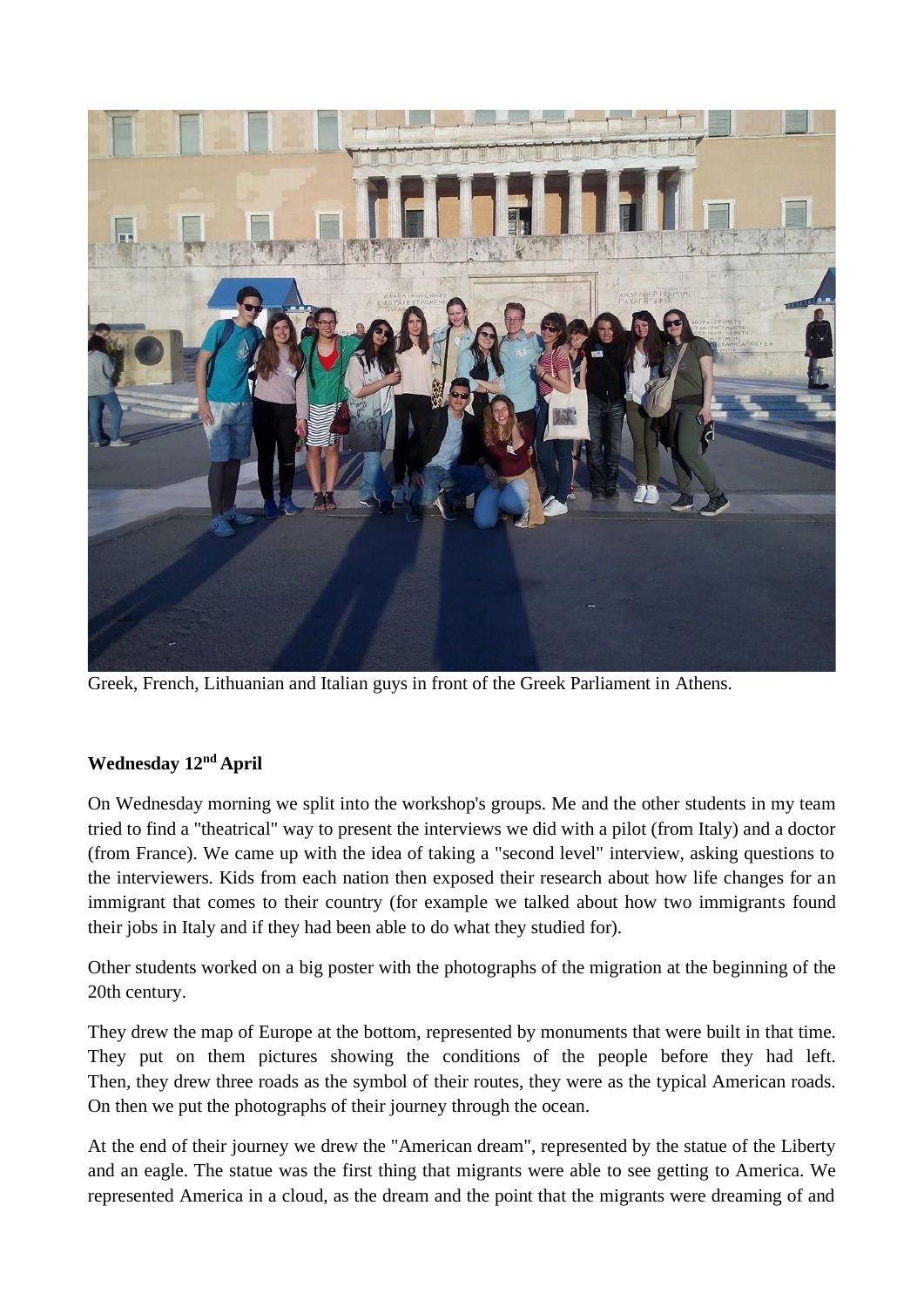wanted to reach. We put in the cloud the pictures of their arrivals and of their lives after that. They wrote near each of the three steps of the travel a hopeful sentence, as the thought of migrants or just as a simple encouragement.

It was pretty satisfying seeing the work done, almost as a homage to the courage of migrants, and a mourning for those who had lost their life with the hope of reaching a better one.

In the afternoon we walked through the neighborhood of Kokkinia, an area where refugees from Asia Minor were hosted when they arrived in Greece. We saw the architecture of refugees' houses and then we went in the centre of Piraeus to take some pictures with the most important monuments of the city.

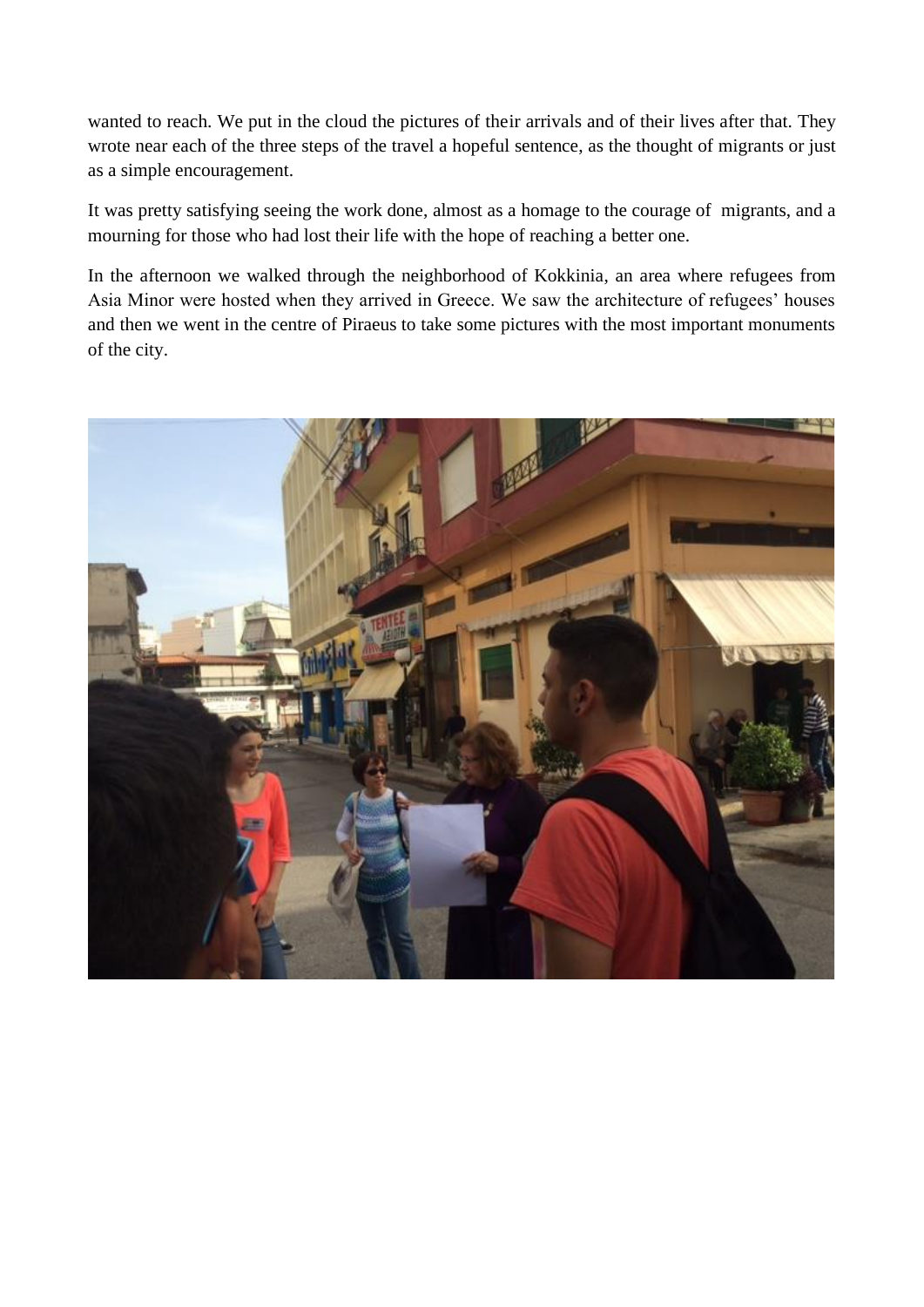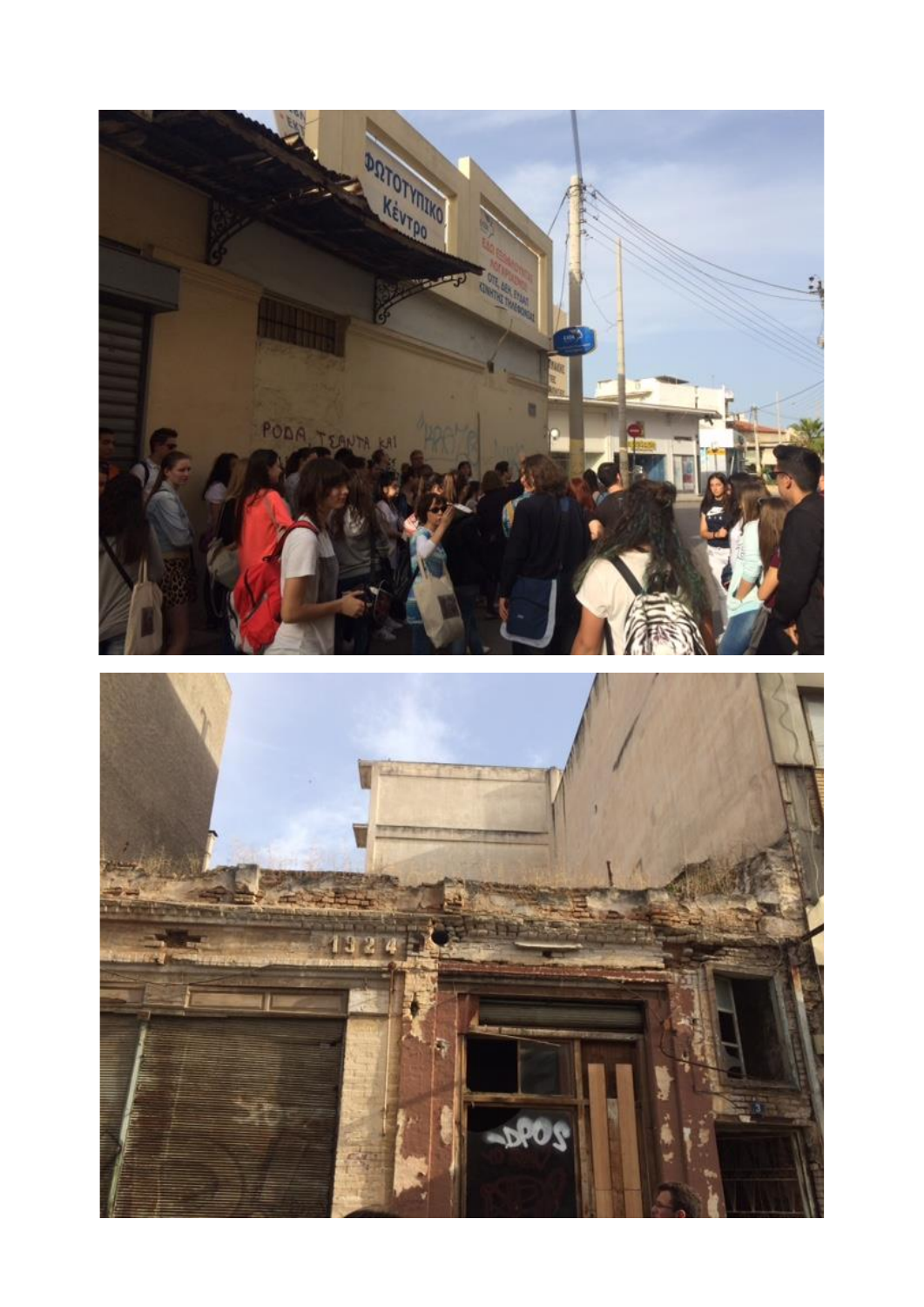## **Thursday 13th April**

On Thursday we had one-day excursion, the first destination was a hot spot, there we met refugees who arrived there one month before. We talked to them, we met people coming from Syria especially women with their families. It was moving… many children were attracted by our group, so they gradually came to meet us, in the end we involved many of them in a game, we talked to them and played with them.



A boy spoke English and translated what his mother wanted to tell us, two women talked to teachers one of them wanted to reach his eldest son in Sweden, another woman was there with her whole family, they were waiting to be moved to a refugee camp.

Our Greek partner started to go to the hot spot as volunteers when some months before there was a huge arrival of migrants. We brought some water and yoghurt to show our solidarity.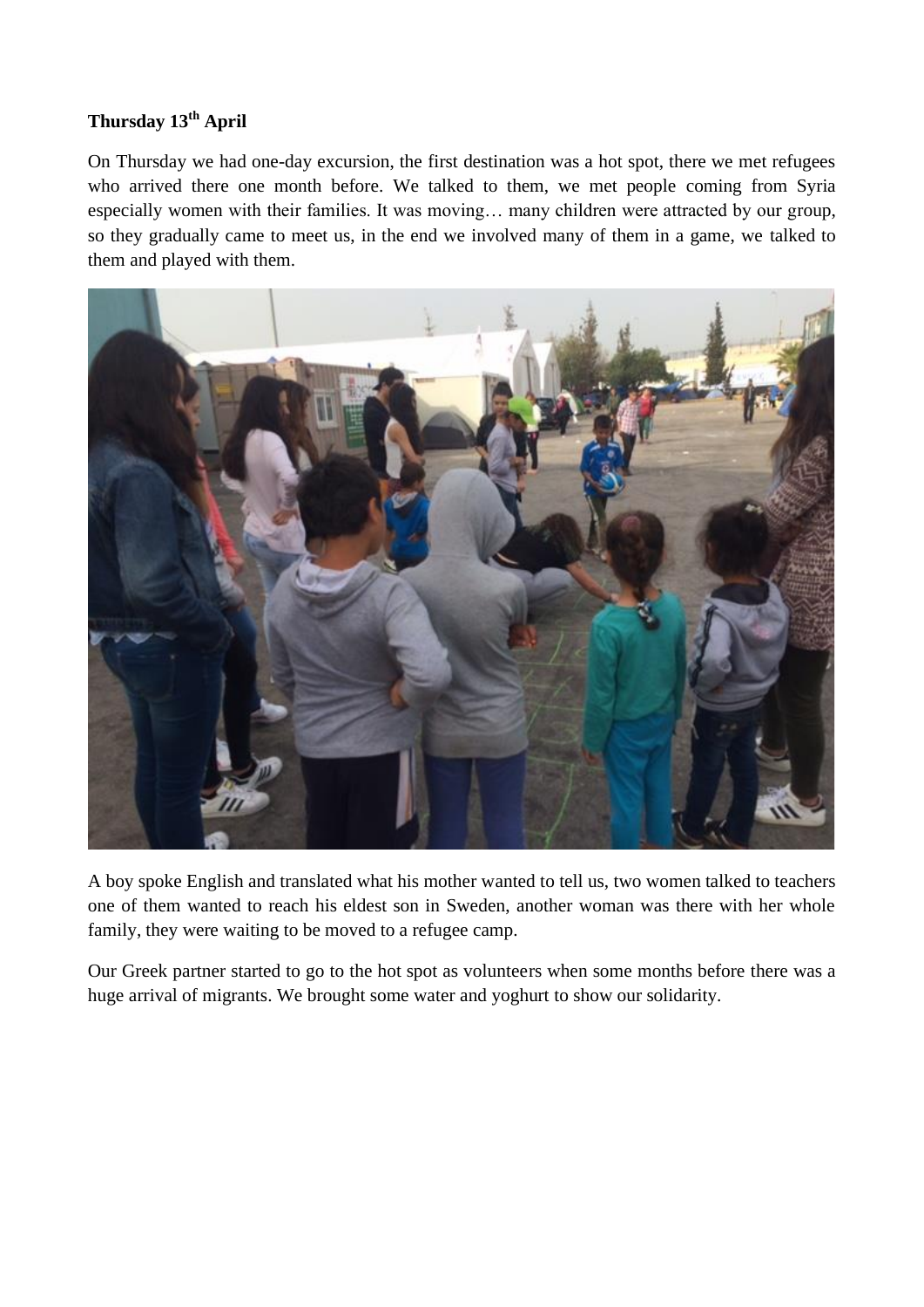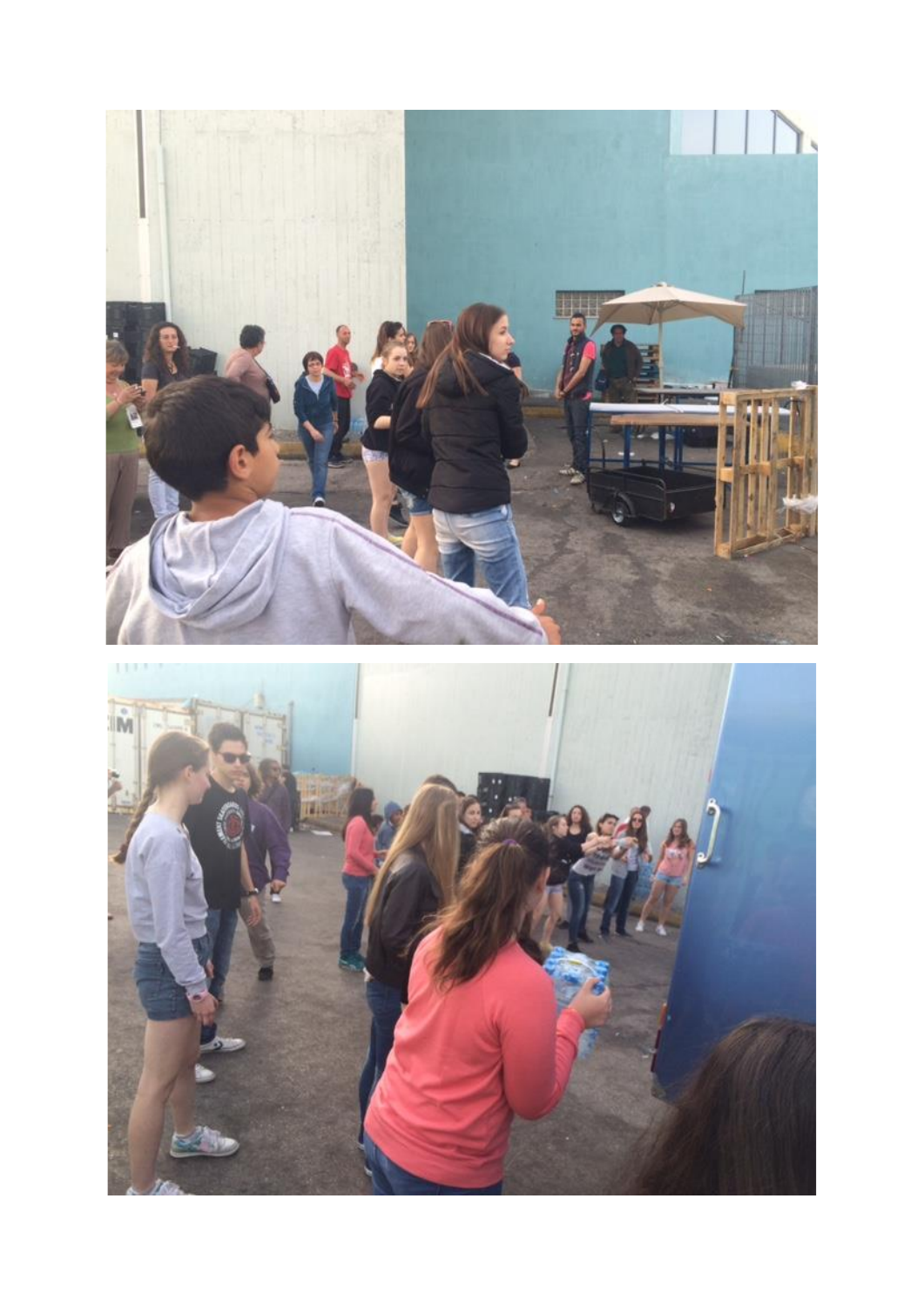

After this touching experience, we left for Sounion to visit the majestic temple of Poseidon. On our way back, in the afternoon we visited the Metropolitan Health Centre of Hellicon, there we met volunteers both doctors and civilians who told us about the origin of the centre and about their experience there.

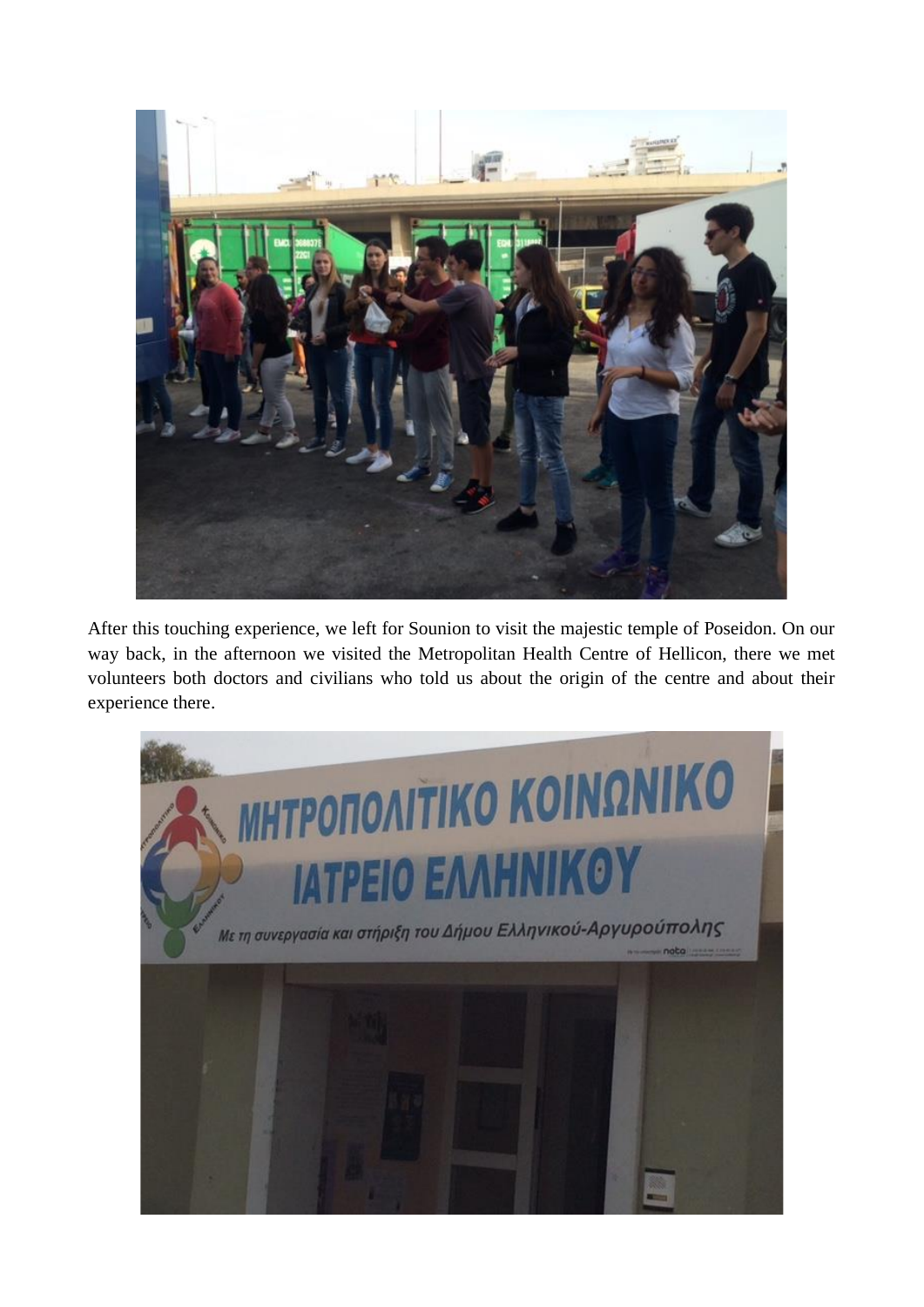